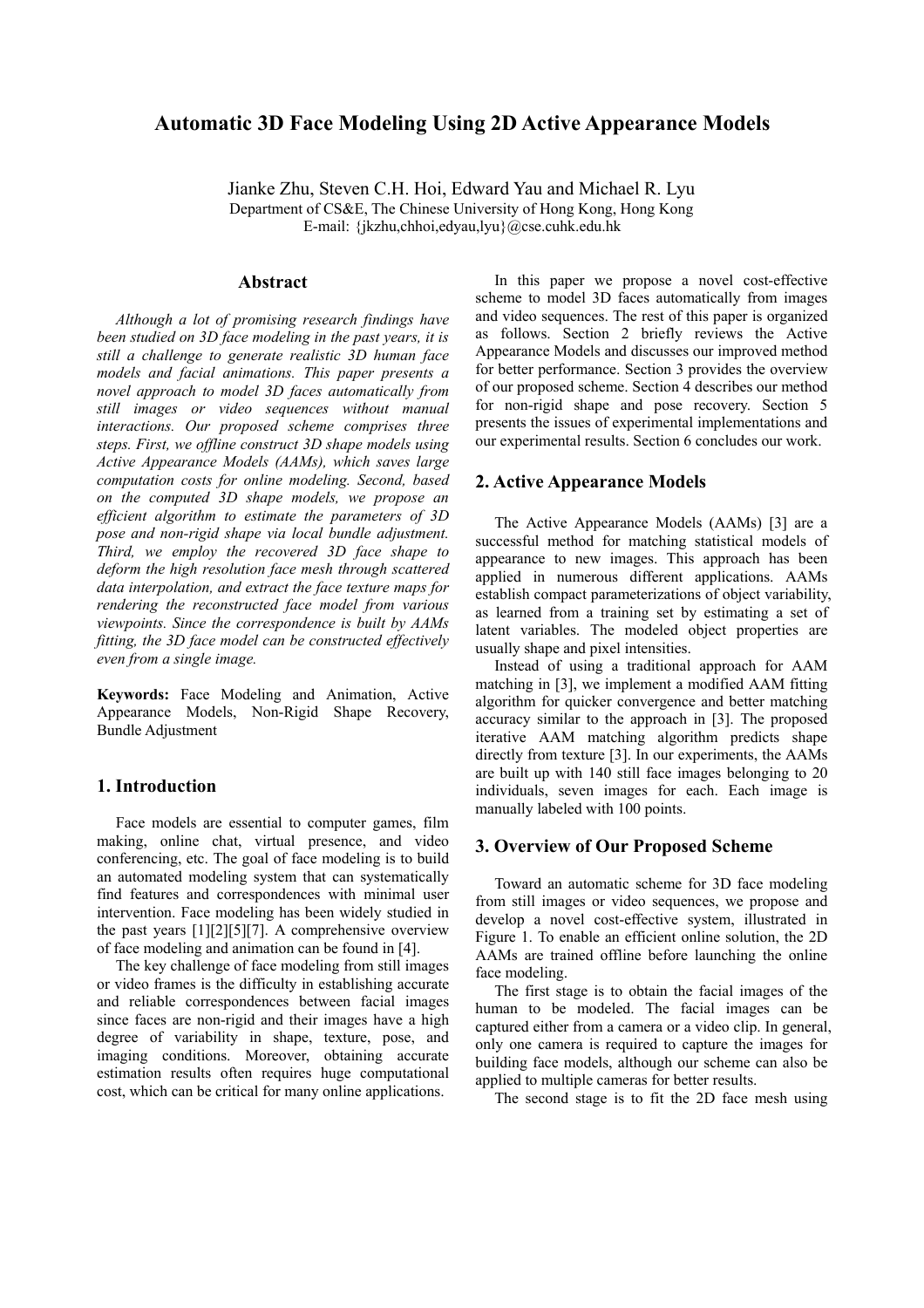AAMs for the given facial images. The 2D face mesh is found by the extended AAM matching algorithm provided in Section 2, which is more accurate and robust than regular approaches.



**Figure 1: Overview of our proposed system** 

The third stage is the key component in our scheme which estimates the 3D pose and shape parameters from 2D face mesh results. To solve the challenging problem, we propose a novel two-stage solution comprised of offline construction of 3D shape basis and online estimation of 3D shape and pose parameters. To make it feasible for real-time applications, we propose an efficient online algorithm to simultaneously compute the 3D pose and 3D shape parameters.

The fourth stage is to construct a fine 3D face mesh and extract facial texture on the 3D model. To obtain a more detailed 3D model, we suggest applying the scattered data interpolation [5] technique to build the fine 3D model. Based on the computed fine 3D model and the 3D pose parameters, we can easily extract an effective facial texture of the face model. Note that a blending procedure on multiple texture images from different views is typically needed to enable the rendering in the appearance of large rotations [5].

After the fine 3D face mesh and facial texture map are available, we can directly apply standard rendering techniques to synthesize them for generating realistic 3D face animation or other applications. In the following sections, we describe the details of the main techniques and algorithms in our proposed scheme.

#### **4. Non-Rigid Shape and Pose Recovery**

In this section, we describe how to estimate the 3D pose parameters and the non-rigid shape parameters simultaneously, and how to develop an efficient algorithm for real-time applications. Traditional techniques may be neither flexible and powerful enough for model representations nor efficient enough for real-time purposes. For tackling the challenges, we solve the problem by a two-stage scheme via AAM techniques. The overall idea of our proposed scheme can be summarized as follows:

We acquire the 2D shape of objects using the AAM fitting algorithm described in Section 2 firstly, and then construct the 3D shape basis offline based on the AAM fitting results. We estimate the 3D pose and 3D shape parameters online simultaneously via local bundle adjustment by building up the point correspondences of 2D and 3D. The optimization procedure can converge quickly within a couple of iterations when it begins with a good initial estimation.

The above proposed solution differs from the regular approach in [6], which estimates the pose of an object through point matching. To exploit the representational power of AAMs, instead of matching points between two frames, we propose a novel approach to set up the point correspondences between 2D and 3D shapes via AAM fitting to a single image. This procedure needs no manual initialization.

### **5. The 3D Face Modeling**

#### **5.1. Experimental Setup**

The first step is to construct the 3D face model for a specific person. Based on the built 3D face model, the second step is to extract the texture maps for rendering photorealistic images in different views.

To build a fine 3D face model, we propose to apply the scattered data interpolation technique [5] to obtain a more detailed 3D face model based on the 3D AAM mesh from the non-rigid shape and pose recovery stage. Given the fine 3D face model, view-dependent texture maps can be extracted with the computed 3D pose information. Figure 2 shows two examples of blended face texture images extracted by our approach. All the rendering operations are done using graphics hardware, and the approach is very fast. Based on the fine 3D face model and the texture maps, we can further synthesize new views from given images or video sequences.

#### **5.2. Experimental Results**

To evaluate the performance of the 2D AAM fitting algorithms and the 3D face modeling scheme, Figure 3 shows the experimental results of selected frame in the input video sequence. The figure contains four blocks: the recovered 3D non-rigid shape (top left), the rendered novel view rotated from the current pose by -15° on both X-axis and Y-axis (top right), the rendered novel view rotated from the current pose by 20° on Y-axis (bottom right), and the fine 3D mesh of the bottom right